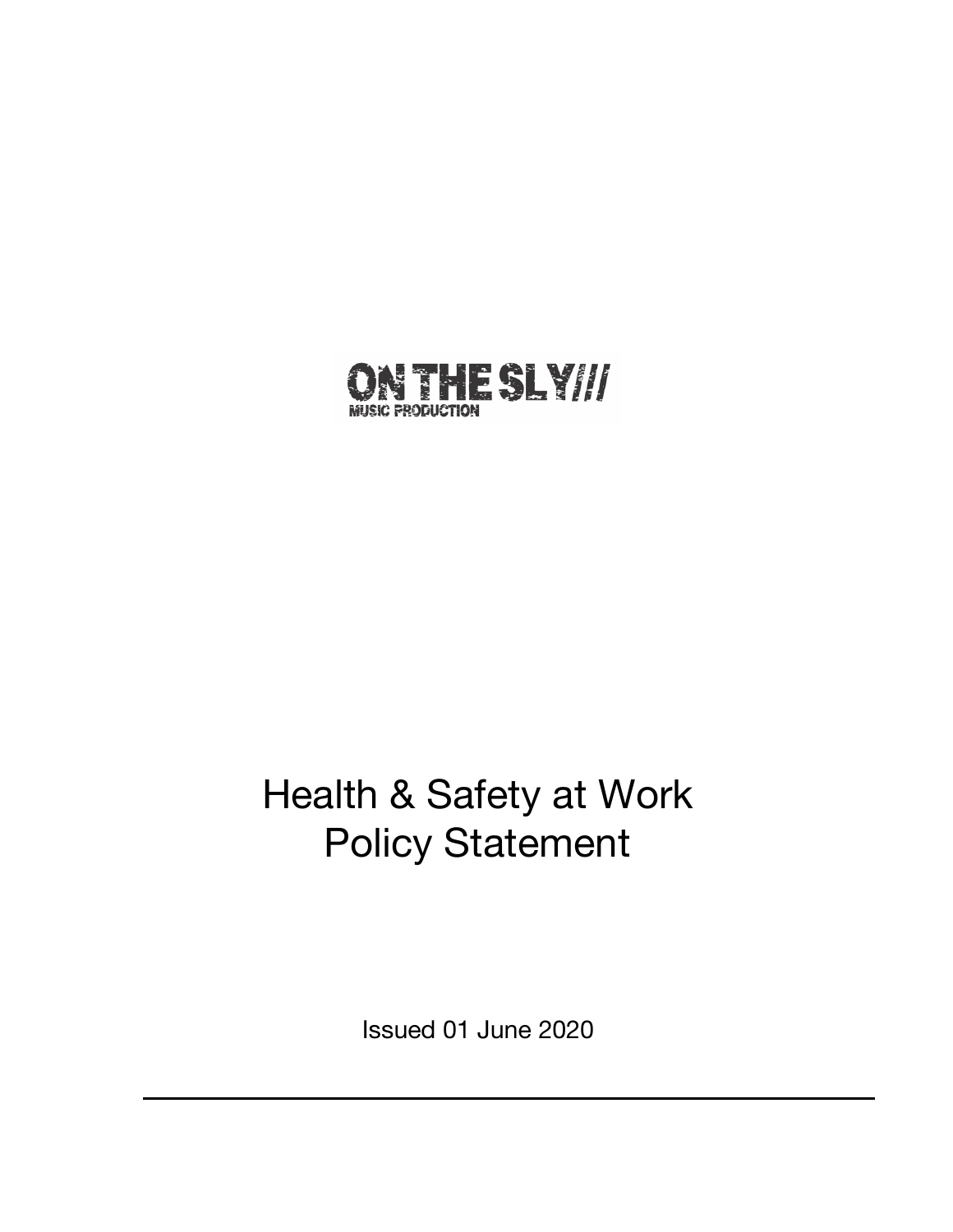Table of Contents

| 01 - Introduction                                  | 5  |
|----------------------------------------------------|----|
| 02 - Health & Safety Policy Statement              | 6  |
| 03 - Prevention of Fire                            | 7  |
| 04 - Work Accidents                                | 8  |
| 05 - Health & Safety Representatives and First Aid | 8  |
| 06 - Workstation Risk Assessments                  | 9  |
| 07 - Contagious and Infectious Diseases            | 9  |
| 08 - Eye Care Policy                               | 9  |
| 09 - Control of Substances Hazardous to Health     | 10 |
| 10 - Manual Handling                               | 10 |
|                                                    |    |

#### 01 - Introduction

This policy statement and policy provides information and procedures in relation to Health & Safety at On The Sly. Please ensure that you are familiar with its content and ask the contact below for further information should you have any questions.

Every effort will be made to ensure the policy is reviewed and reissued in response to future changes in the law. In the event that legal requirements supersede the content of this policy, legal requirements will be followed.

This policy does not form part of your contract of employment and may be deviated from, amended or replaced in future from time to time at the Company's discretion.

For further information please contact:

Chris Thorpe **Director** On The Sly Music Ltd

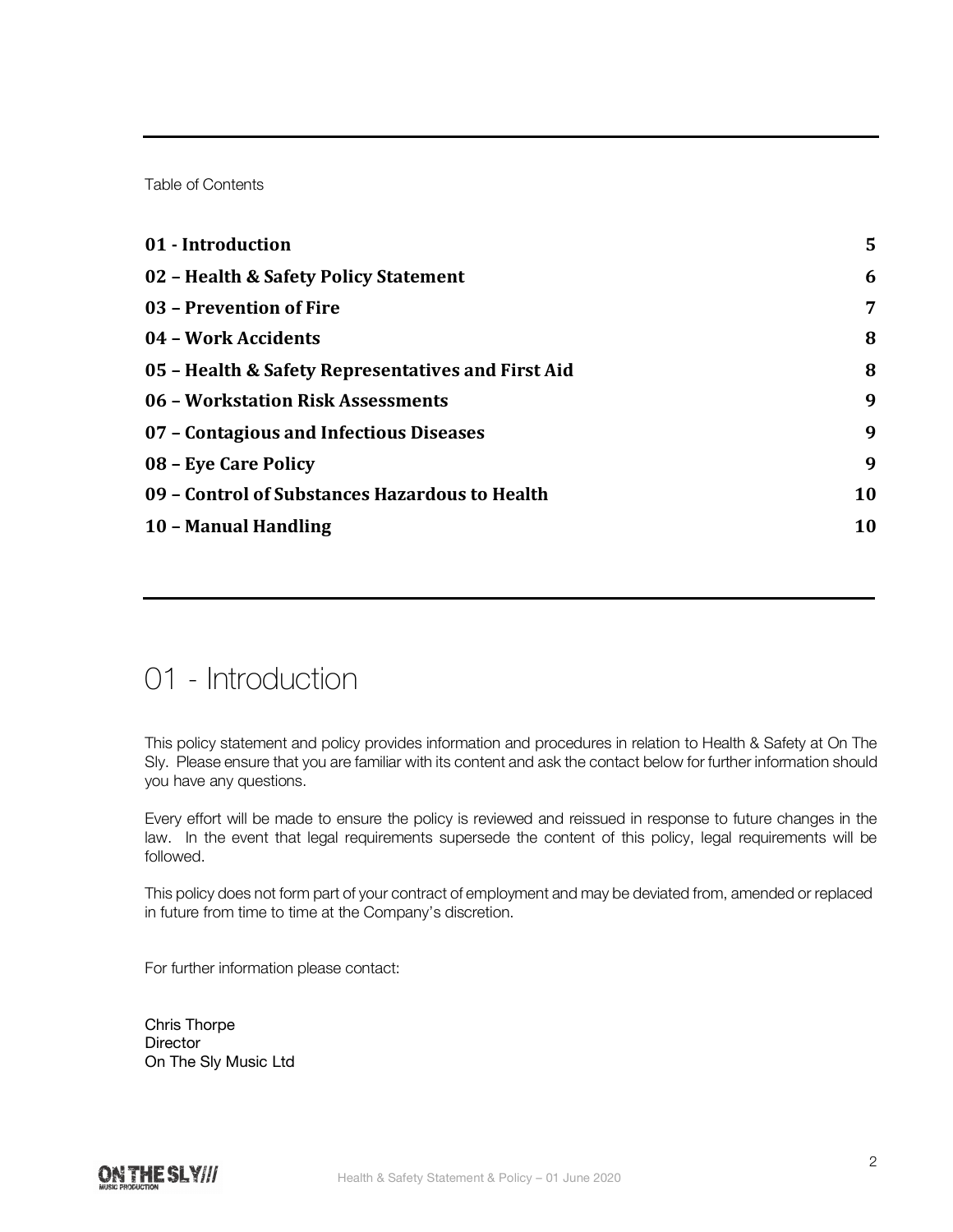# 02 – Health & Safety Policy Statement

- 2.1 The Company recognises that it has a legal duty of care towards protecting the Health and Safety of its employees and others who may be affected by the Company's activities
- 2.2 In order to discharge its responsibilities management will:
	- 2.2.1 provide an organizational structure that defines clear responsibilities for health and safety
	- 2.2.2 ensure that the systems and procedures relating to this Policy Statement are rigorously applied
	- 2.2.3 provide adequate control of the health and safety risks arising from our work activities
	- 2.2.4 consult with our employees on matters affecting their health and safety
	- 2.2.5 provide and maintain safe plant and equipment
	- 2.2.6 ensure the safe handling and use of hazardous substances
	- 2.2.7 provide information, instruction and supervision for employees
	- 2.2.8 provide adequate training and ensure that all employees are competent to do their tasks
	- 2.2.9 maintain safe and healthy working conditions
	- 2.2.10 satisfy itself that any organisation who is contracted to carry out work for the Company is able to demonstrate that it pays due regard to health and safety matters
	- 2.2.11 bring this Policy Statement to the attention of all employees and seek their co-operation in supporting management in its efforts to establish and maintain a safe and healthy working environment
- 2.3 This Health and Policy Statement and its associated organisational arrangements, systems and procedures, will be reviewed at least annually and revised as necessary to reflect changes to the business activities. Any changes to the Policy will be brought to the attention of all employees
- 2.4 It is the responsibility of all employees to co-operate in the implementation of this Health and Safety Policy within their areas of influence. You have a legal duty to ensure your own safety and safety of others (for example colleagues, visitors, contractors) under the Health and Safety at Work etc. Act 1974. You must therefore:
	- 2.4.1 Comply with any safety instructions and directions issued by the Company
	- 2.4.2 Take reasonable care for your health and safety and the health and safety of other persons (e.g. other employees, contractors, customers, workmen etc.) who may be affected by your

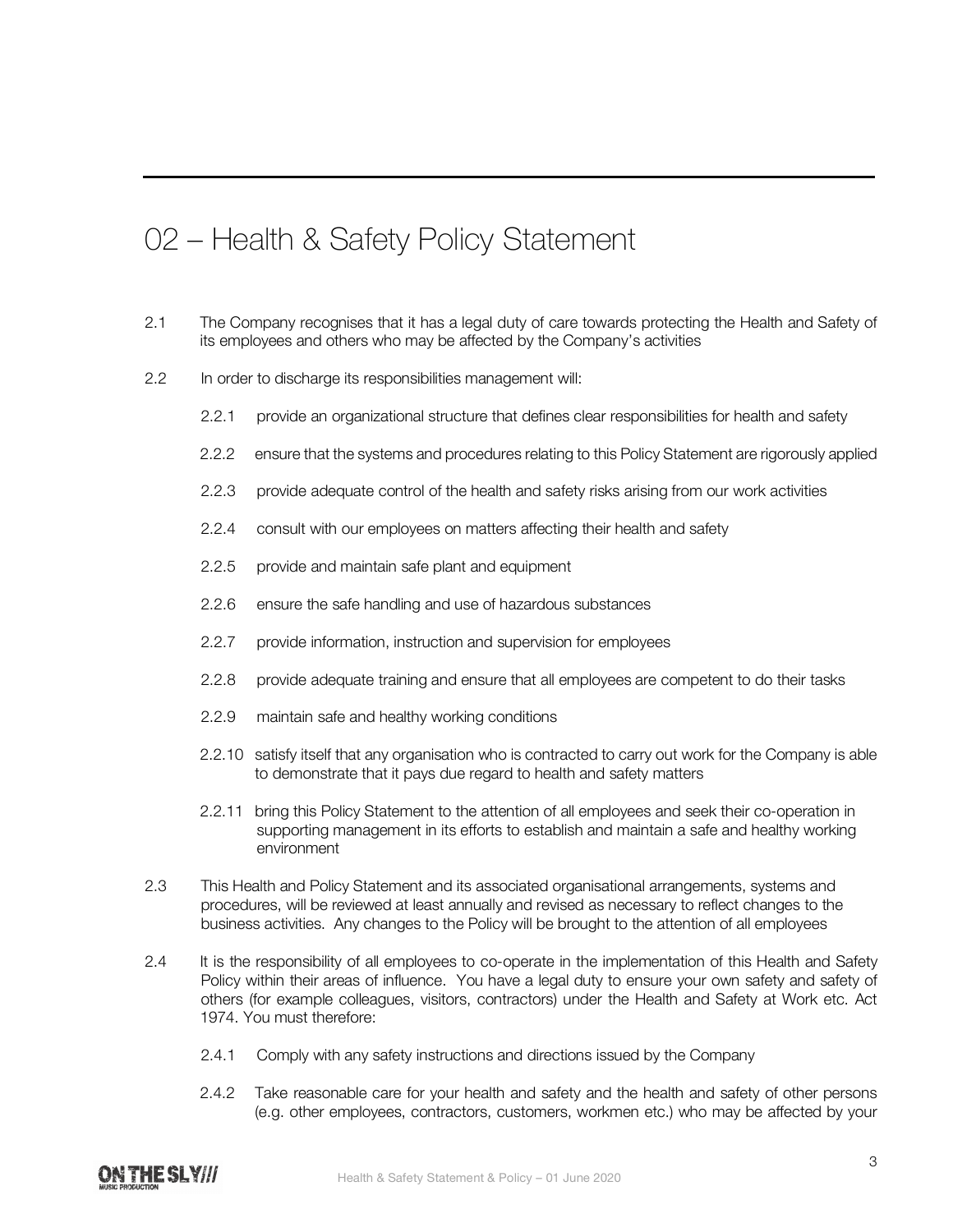acts or omissions at work, by observing safety rules, which are applicable to you

- 2.4.3 Cooperate with the Company to ensure that the aims of the Health and Safety policy are achieved and any duty or requirement on the Company by or under any of the relevant statutory provisions is complied with
- 2.4.4 Report and co-operate in the investigation of all accidents or incidents that have led to or may lead to injury
- 2.4.5 Use equipment or protective clothing provided in accordance with the training you have received
- 2.4.6 Report any potential risk or hazard or malfunction of equipment to the Directors
- 2.5 Any failure by you to comply with any aspect of the Company's health and safety procedures, rules or duties will be treated by the Company as serious or gross misconduct
- 2.6 You have a responsibility to observe all safety rules and cooperate with the manager charged with responsibility for the implementation of the Company's health and safety policy to achieve a healthy and safe workplace and to take reasonable care of yourself and others

# 03 – Prevention of Fire

- 3.1 You are not permitted to smoke anywhere on the Company's premises. It is a criminal offence for members of staff to smoke in smoke-free areas, with a fixed penalty of £50 or prosecution and a fine of up to £200
- 3.2 The Company's fire alarms are currently tested by the landlords. Testing may happen from time to time and we will notify you as to when.
- 3.3 All staff must follow the fire prevention measures applicable to where they work. Employees must keep passageways clear. Doorways, particularly fire exits, fire and safety appliances must not be obstructed. Any contravention of the fire safety rules is a disciplinary matter.
- 3.4 You should know the procedure for raising the alarm and where the extinguishers are sited. If you hear a fire alarm, leave the building immediately by the nearest fire exit and go to the fire assembly point outside the Windmill Club opposite the building. Do not stop to collect belongings. Fire-wardens will assist in the evacuation of the building and you must follow their instructions. Do not re-enter the building until told to do so.
- 3.5 Practice fire drills will be carried out periodically to ensure employees are aware of the measures to take in the event of a fire. In addition, all staff should check their escape route and ensure that they familiarise themselves with all fire exits.

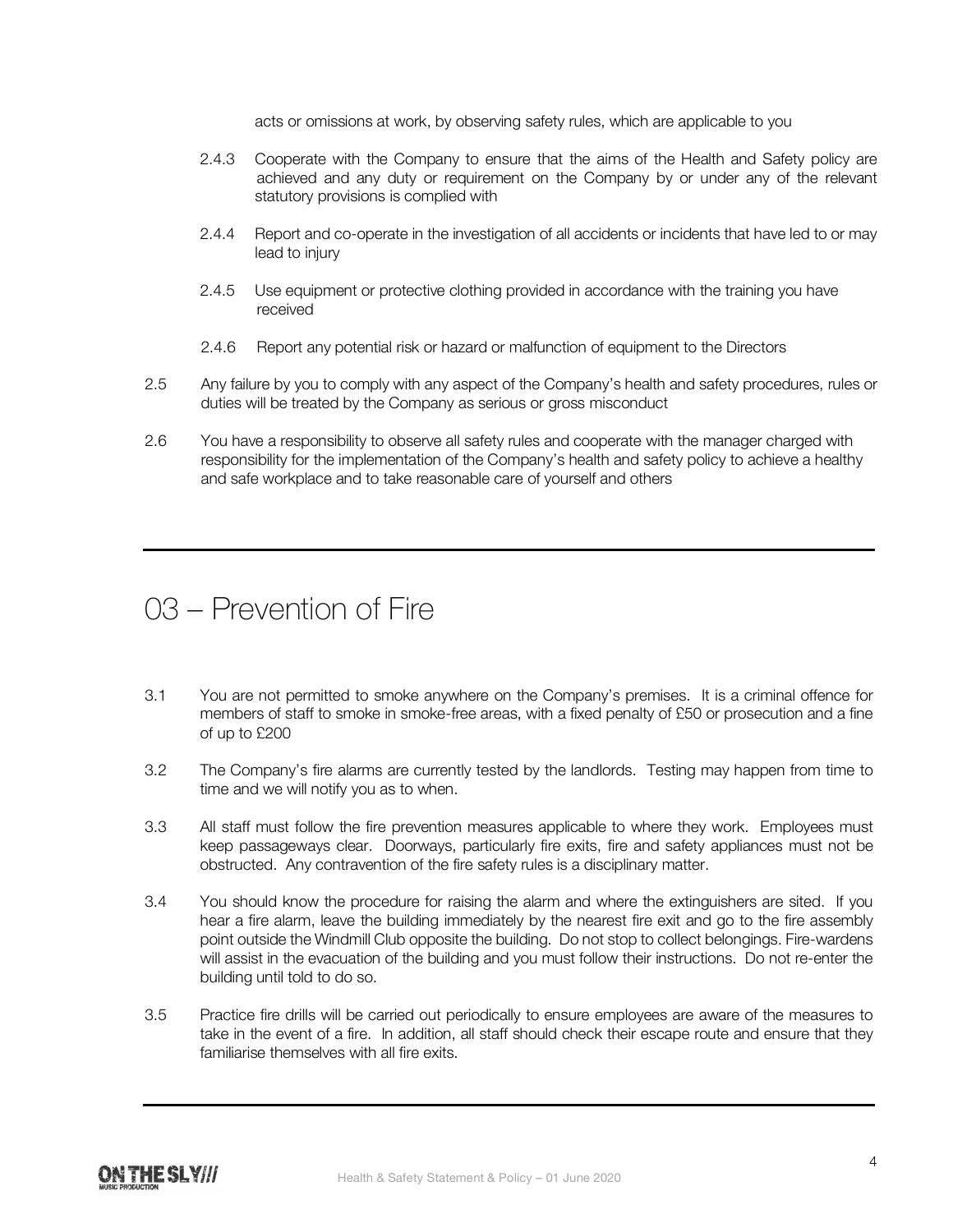#### 04 – Work Accidents

- 4.1 If you have an accident or are injured at work you should immediately contact one of the Directors.
- 4.2 In serious cases, you should call for an ambulance directly by dialing 999.
- 4.3 You must report any accident involving yourself or another member of staff whilst at work or on On The Sly business to the Directors. On The Sly has a statutory obligation to keep a record of all injuries, no matter how minor they appear, in an accident book. In addition, On The Sly may have a statutory duty to report the accident.
- 4.4 In the event of a serious accident On The Sly may need to hold a detailed investigation involving the relevant employees for reporting purposes and to prevent a similar accident occurring.

### 05 – Health & Safety Representatives and First Aid

- 5.1 Every member of On The Sly's management team is responsible for the following health and safety matters:
	- 5.1.1 to ensure that all staff and visitors under their authority adopt and meet the legal health and safety requirements
	- 5.1.2 to ensure that staff under their control are appropriately trained, their progress monitored and they're given updated training as and when necessary; and
	- 5.1.3 to identify the safety implications of any changes to work practices, locations and the introduction of new equipment, substances and legislation and to ensure that the necessary training and information is provided prior to the introduction of new mechanisms.

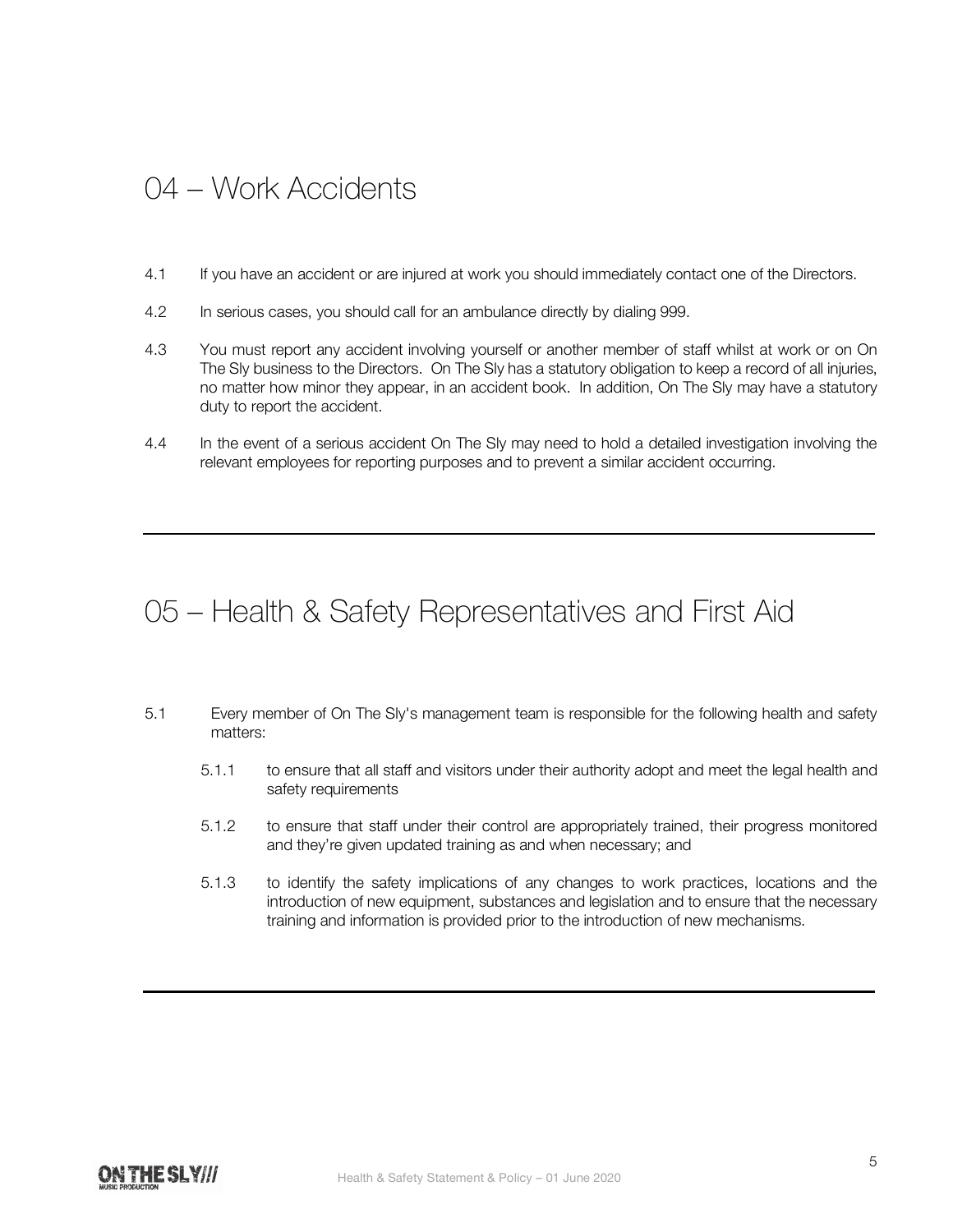### 06 – Workstation Risk Assessments

- 6.1 One of The Directors will undertake risk assessments of every staff member's workstation area within 12 weeks of an employee starting work at On The Sly.
- 6.2 If, at any time, you are experiencing problems at your workstation, you should contact one of The Directors who will arrange for a risk assessment to be undertaken.
- 6.3 On The Sly will take all steps necessary to remedy any risks found as a result of any risk assessment.

#### 07 – Contagious and Infectious Diseases

- 7.1 On The Sly is legally required to take particular account of any significant risks that may affect the health and safety of new or expectant mothers. Therefore, if you have a contagious or infectious disease, or are in close contact with someone who has such a disease, please let the Directors know.
- 7.2 Examples of this kind of disease are:
	- 7.2.1 Chicken pox;
	- 7.2.2 German measles;
	- 7.2.3 Measles;
	- 7.2.4 Mumps
	- 7.2.5 Scarlet Fever; or
	- 7.2.6 Whooping cough

#### 08 – Eye Care Policy

- 8.1 The Directors will ensure all Display Screen Equipment (DSE) workstations comply with the law.
- 8.2 All staff will be entitled to one full eye examination per year. Reimbursement is to be claimed back